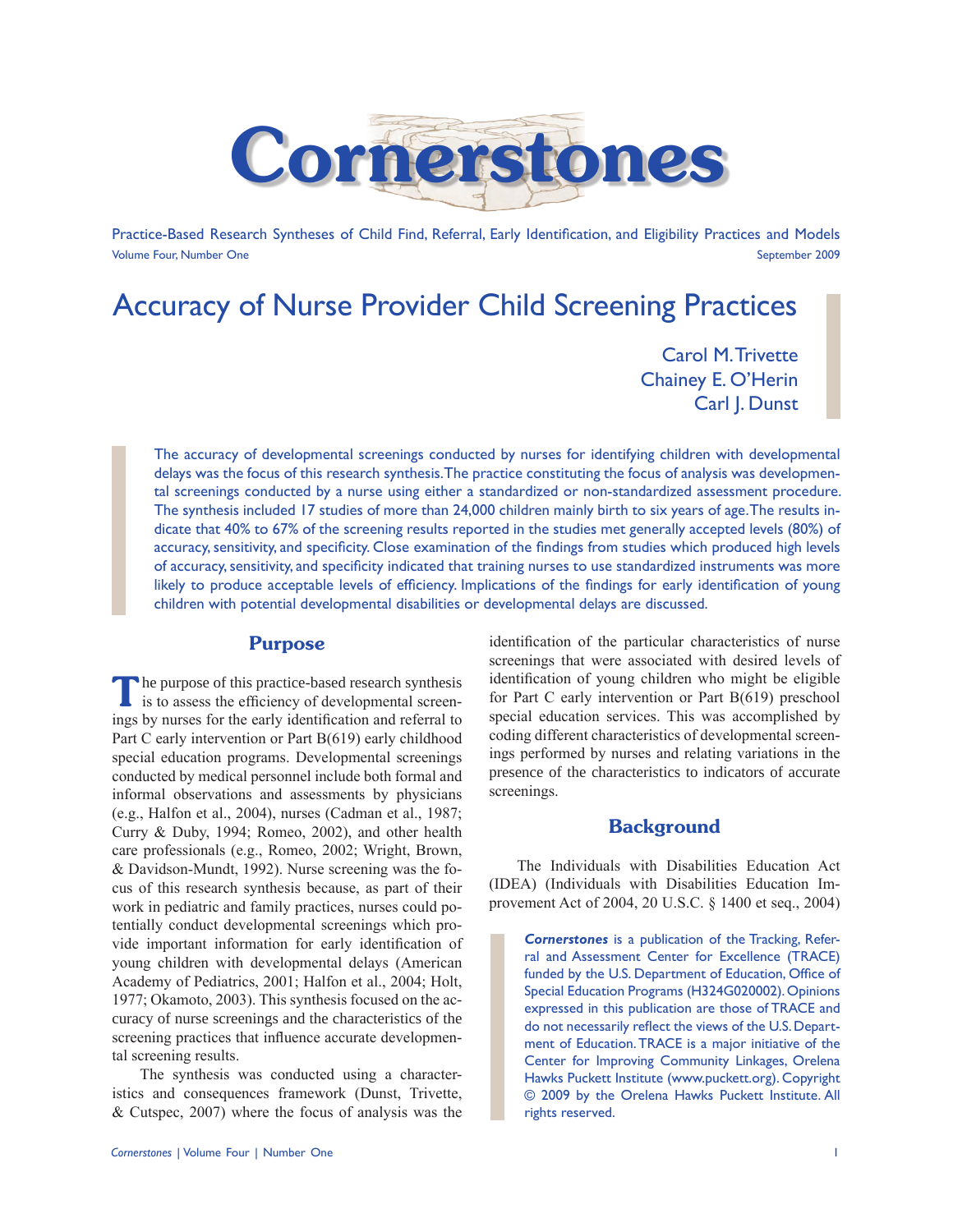encourages the early identification of children with developmental delays through the development of community-based systems that include early screening. Screening is often the first step in the identification of children who might be eligible for early intervention services. Medical professionals who provide routine pediatric services are in an unique position to influence the early identification of young children because of their close involvement with children and families during the children's early years of life.

Nurses currently are trained to conduct a variety of medical screening procedures (Oliveria et al., 2001; Rydz, Shevell, Majnemer, & Oskoui, 2005; Vision in Preschoolers Study Group, 2005). Consequently, they are a logical group to help in the early identification of children with developmental delays who might be referred to early intervention (Glascoe, 2000). Nurse screening within pediatric practices is thought to hold promise as an early identification strategy for increasing referrals from primary referral sources (Dunst & Trivette, 2004). Having nurses conduct developmental screenings in private practices is one type of early identification activity (Dunst & Trivette, 2004) that constitutes the focus of research and practice at the *Tracking, Referral, and Assessment Center For Excellence* (www.tracecenter.info).

### *Description of the Practice*

For this synthesis, screening is defined as a "brief assessment designed to identify children who should receive a more intense evaluation" (Center for Disease Control, 2008, para. 5). Developmental screening can involve the use of assessment scales, checklists, interview protocols, or standardized instruments to assess a child's development (e.g., Denver Developmental Screener). This practice differs from developmental surveillance which is defined as "a flexible, continuous process whereby knowledgeable professionals perform skilled observations of children during the provision of health care" (Dworkin, 1993, p. 533). Surveillance includes a number of components, one of which may be the use of a developmental screening instrument or tool (American Academy of Pediatrics, 2001). This synthesis focused only on developmental screening and did not assess the effectiveness of developmental surveillance. The specific characteristics of the screening procedures examined were: Screening setting, type of developmental area screened, use of a standardized screening tool, and use of trained nurses to administer and score the screening instrument.

# Search Strategy

### *Search Terms*

The following keywords were searched to identify relevant articles: *nurse* or *nurse screening* or *nurse as-*

#### *Search Sources*

The Cumulative Index to Nursing and Allied Health (CINAHL), Medline, Health Source: Nursing/Academic Addition, Educational Resources Information Center (ERIC), Psychological Abstracts, and Social Sciences Citation Index (SSCI) were the primary information databases searched for relevant studies. Secondary information databases searched included Psychological Abstracts (PsychInfo), Academic Search Elite, Dissertation Abstracts, OCLC Papers First, World Cat, and the Cochrane databases.

An EndNote database maintained by the Puckett Institute was also searched. In order to identify additional studies, hand searches of relevant journal articles, book chapters, and books were used to supplement computer-assisted searches. The reference lists of all pertinent studies were examined with the aim of locating previously identified studies.

#### *Search Criteria*

Studies were included if: (1) some type of developmental screening was conducted, (2) most of the children were 5 years of age or younger, and (3) primarily nurses administered the screening instrument or procedure. Studies were excluded if accuracy, sensitivity, or specificity were not reported or could not be calculated from the information in the study report (e.g., Hewitt, Powell, & Tait, 1989; Morris, 1985; Stallard, 1993). Surveillance studies were included only if they reported accuracy, sensitivity, or specificity data for individual screenings. Screening studies that focused only on the identification of diseases or syndromes and did not include developmental measures were excluded.

## Search Results

Seventeen (17) studies in 16 research reports met the inclusion criteria. Table 1 shows selected characteristics of the children who were screened and characteristics of the screeners who participated in the studies.

#### *Participants*

The 17 studies included 24,283 children. In the six studies that reported child gender, 53% (2,682) of participants were male. The age of the participants at the time of the initial screening ranged from birth to 72 months of age. The developmental screenings in the majority of the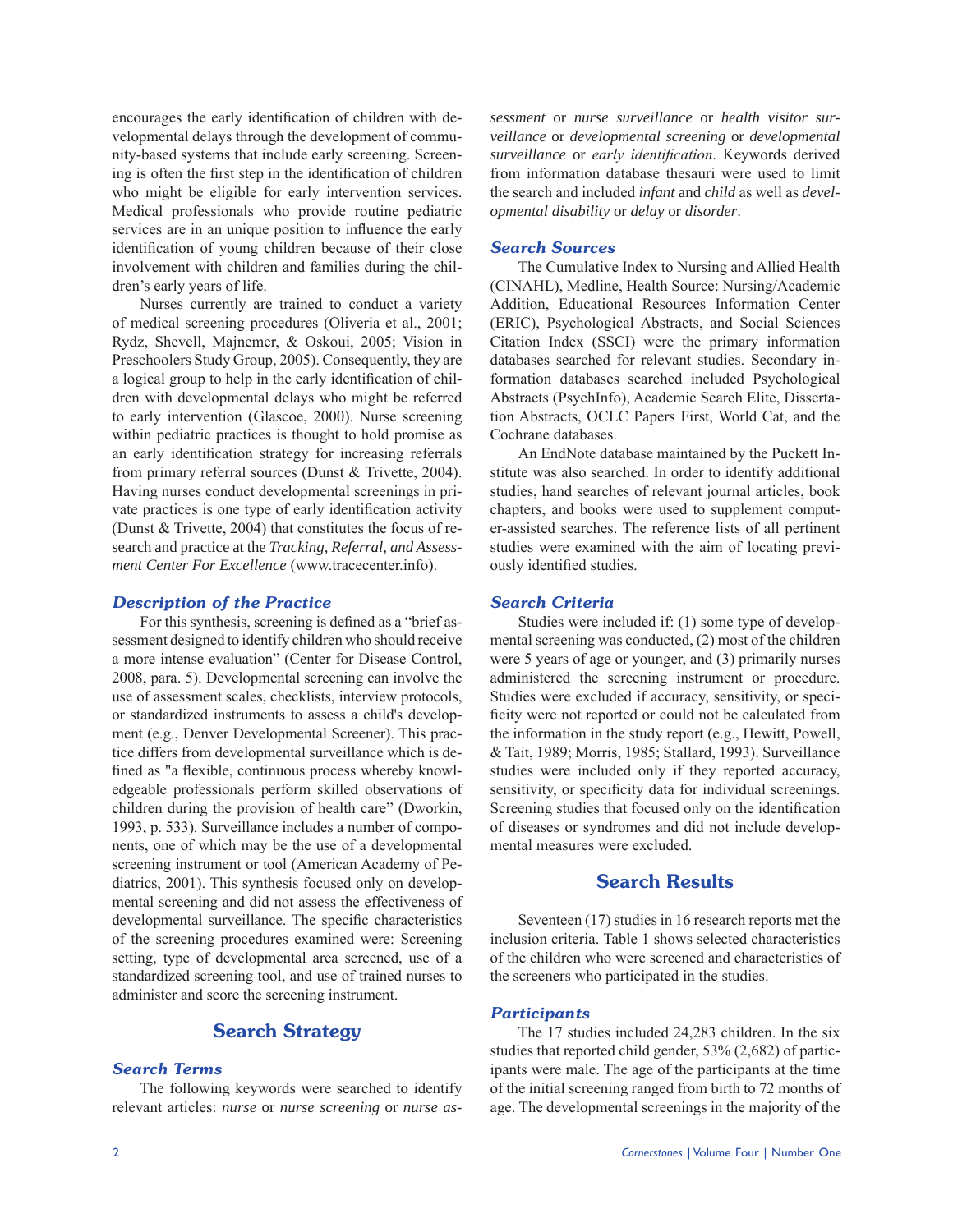studies (82%) were done on children in the general population. Child ethnicity was only reported in two studies (Eu, 1986; Lim et al., 1996).

Twelve studies reported that 198 people conducted the screenings. Most  $(97\%, N = 23,729)$  of the screenings were completed by nurses. Three studies (Bryant, Davies, Richards, & Voorhees, 1973; Laing, Law, Levin, & Logan, 2002) used screeners who were primarily, but not solely, nurses.

Four studies were conducted in the United States, four were conducted in Australia, and two studies were conducted in each of the following countries: England, Sweden, and Israel. One study was conducted in Ireland (McGinty, 2000) and one in Singapore (Lim et al., 1996).

#### *Research Designs*

Table 2 shows the research designs used by the investigators. Sixteen studies were comparison studies. One study (Blackman & Hein, 1985) was longitudinal; however, only the information from the first assessment was used in this synthesis.

### *Screening Characteristics*

The 17 studies differed on a number of practice characteristics (Table 2). Eleven of the 17 studies reported that nurses received training, though it is not clear what type of training they received or what level of interrater reliability was used, if any. Only three investigators (Eu, 1986; Eu & O'Neil, 1983; Jaffe, Harel, Goldberg, Rudolph-Schnitzer, & Winter, 1980) reported the level of interrater agreement to which the nurses were trained. In these three studies, nurses were required to reach a 90% interrater agreement level.

In seven studies, the screenings were conducted in health centers. Five studies were implemented in the children's homes. Two of the studies conducted screenings in hospitals. Two investigations did not report where the screenings were conducted.

About half of the studies (41%) reported how long it took to conduct the screenings. Three investigations reported the screenings took 12 minutes (Stewart, Hanna, & Bos, 1992; Tirosh, Lechtman, Diamond, & Jaffe, 1993; Westerlund, 2001), one study reported the screenings took 3 minutes (Curry & Duby, 1995), and two studies reported the screenings took only 1 minute (Bryant et al., 1973; McGinty, 2000). One study (Blackman & Hein, 1985) reported that the entire procedure took 60 minutes; however, the authors did not report the time required to administer the developmental screening instrument.

Eleven studies used at least one standardized instrument as part of the screening procedure. The most frequently used screening instrument (29%) was the Denver Developmental Screening Test. Six studies either did not specify what tool was used or used an informal assessment procedure. Twelve studies focused on components of general development. Four of the studies assessed language/speech development.

#### *Outcomes*

The outcomes of interest in this synthesis were the levels of accuracy, sensitivity, and specificity that were achieved by the nurses who conducted the developmental screenings. For this synthesis, 80% accuracy, sensitivity, and specificity levels were considered acceptable.

Accuracy is defined as the proportion of individuals correctly classified either positively or negatively. It is an overall measure of "true" findings which is also termed "efficiency" or the predictive value of the screening process (Goldman, 1994; Meisels, 1989; Rydz et al., 2005).

Sensitivity is defined as the percentage of persons with an identified condition who have positive test results (Glascoe et al., 1992; Greenberg, Daniels, Flanders, Eley, & Boring, 1993; Rydz et al., 2005). The greater the sensitivity of a screening procedure, the more likely that the screening procedure will detect a child with a developmental delay (Wolery, 1989).

Specificity is defined as the percentage of individuals without an identified condition who receive a negative screening result (Glascoe et al., 1992; Greenberg et al., 1993; Rydz et al., 2005). The greater the level of specificity of the screening procedure, the more likely the child without a diagnosis will be excluded through the screening procedure (Wolery, 1989).

# Search Findings

The findings from this synthesis were examined three ways. The first strategy was to determine the percentage of studies that had different levels of accuracy, sensitivity, and specificity. A second strategy was to determine which, if any, of the practice characteristics accounted for differences in the study results. Lastly, the five studies which reported acceptable (80%) levels of accuracy, sensitivity, and specificity were examined to identify common characteristics of the screening practices.

### *Omnibus Findings*

Table 3 shows the accuracy, sensitivity, and specificity data for each of the individual studies. Figure 1 shows the percentage of studies in which nurse screenings reached different levels of accuracy, sensitivity, and specificity. These data are displayed as the percentage of studies where the screening percentages reached five levels of efficiency (<60, 60-69, 70-79, 80-89, and 90- 100).

Findings from this synthesis show that 62% of the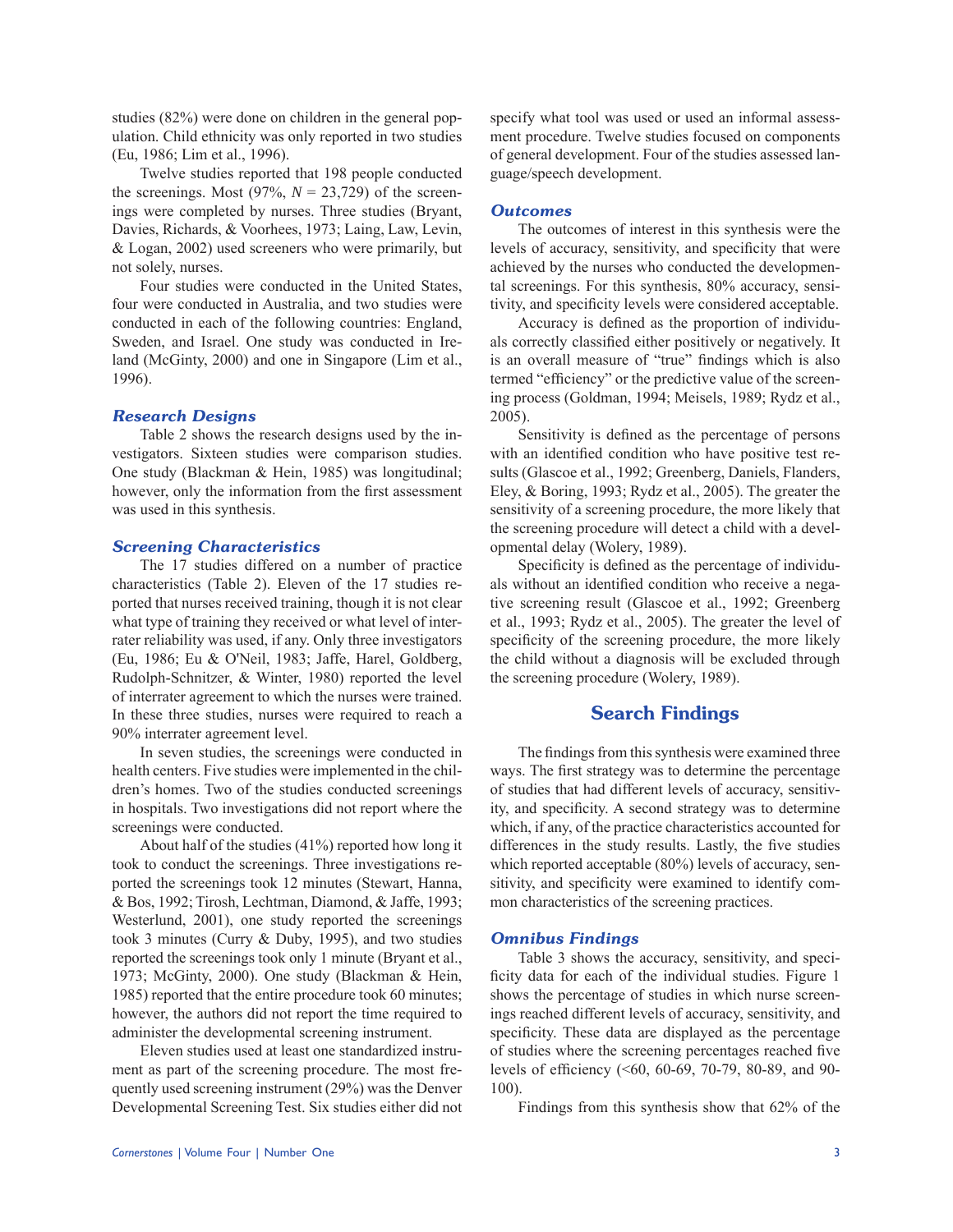

Figure 1. Percentage of accuracy, sensitivity, and **specificity of the nurse screenings.**

studies reported reaching an acceptable level of accuracy (80%), forty percent (40%) of the studies had sensitivity measures of 80% or higher, and specificity levels of 80% or higher were found in 67% of the studies. The mean level for the 15 studies that reported sensitivity was 70%. The 15 measures of specificity had a mean of 84%, and accuracy was measured 16 times with a mean of 81%.

#### *Practice Characteristics*

Accuracy, sensitivity, and specificity were examined to see if they varied as a function of different screening characteristics including the setting where the screening was conducted, the type of screening that was conducted, use of a standardized assessment instrument, and whether nurses were trained to use the screening instrument. Table 4 reports the results of these analyses.

For the studies conducted in home or community settings, the accuracy was 82% and specificity was 83%. For screenings conducted in a health clinic/hospital setting, only specificity had a mean of 80%.

The data were also examined to determine whether accuracy, sensitivity, or specificity differed as a function of the type of screening conducted. Accuracy and specificity for the studies that used developmental assessments were 83% and 87%, respectively. Accuracy (74%), sensitivity (75%), and specificity (74%) were all less than 80% when language or speech were the focus of the screenings.

The three outcome measures were examined in relation to whether the screening instrument used was a standardized or non-standardized measure. The means were higher on all three outcomes measures when standardized measures were used: Accuracy (87%), specificity (87%), and sensitivity (74%). Only specificity reached 80% for the non-standardized measures.

Whether trained nurses achieved higher levels of accuracy, sensitivity, or specificity compared to untrained nurses was also assessed. The accuracy and specificity level for studies that reported nurses were trained and studies that did not indicate if they trained the nurses both reached a mean of more than 80%. The sensitivity level was 69% for the trained nurses. Caution is warranted when interpreting these findings. First, the comparison is between studies that indicate nurses were trained and studies that did not report whether nurses were trained. It is possible that nurses were trained in all the studies since no study indicated that the nurses had not been trained. Second, many of the studies that "trained" the nurses provided no detail about the training.

#### *Exemplary Studies*

An examination of the studies that reported acceptable results for all three outcomes revealed interesting findings. Five studies (Bryant et al., 1973; Eu, 1986; Jaffe et al., 1980; Pinto-Martin, Torre, & Zhao, 1997) reported that screenings reached 80% or better on all three efficiency measures. These studies reported levels in the high 80s or 90s. The two characteristics that emerged as likely to improve the accuracy, sensitivity, and specificity levels were using standardized instruments and training nurses to an interrater reliability level of 90%.

### **Conclusion**

Findings from this practice-based research synthesis indicated that nurses can conduct developmental screenings with efficiency where the accuracy of nurse screenings was enhanced by training nurses to a high criterion level using a standardized test. This finding highlights the importance of ensuring that nurses have the skills to conduct the screening with accuracy. The results demonstrate that the conduct of developmental screening in pediatric and family practice settings by nurses has the potential to provide important information for the early identification and referral of young children to Part C early intervention or Part B(619) early childhood special education programs.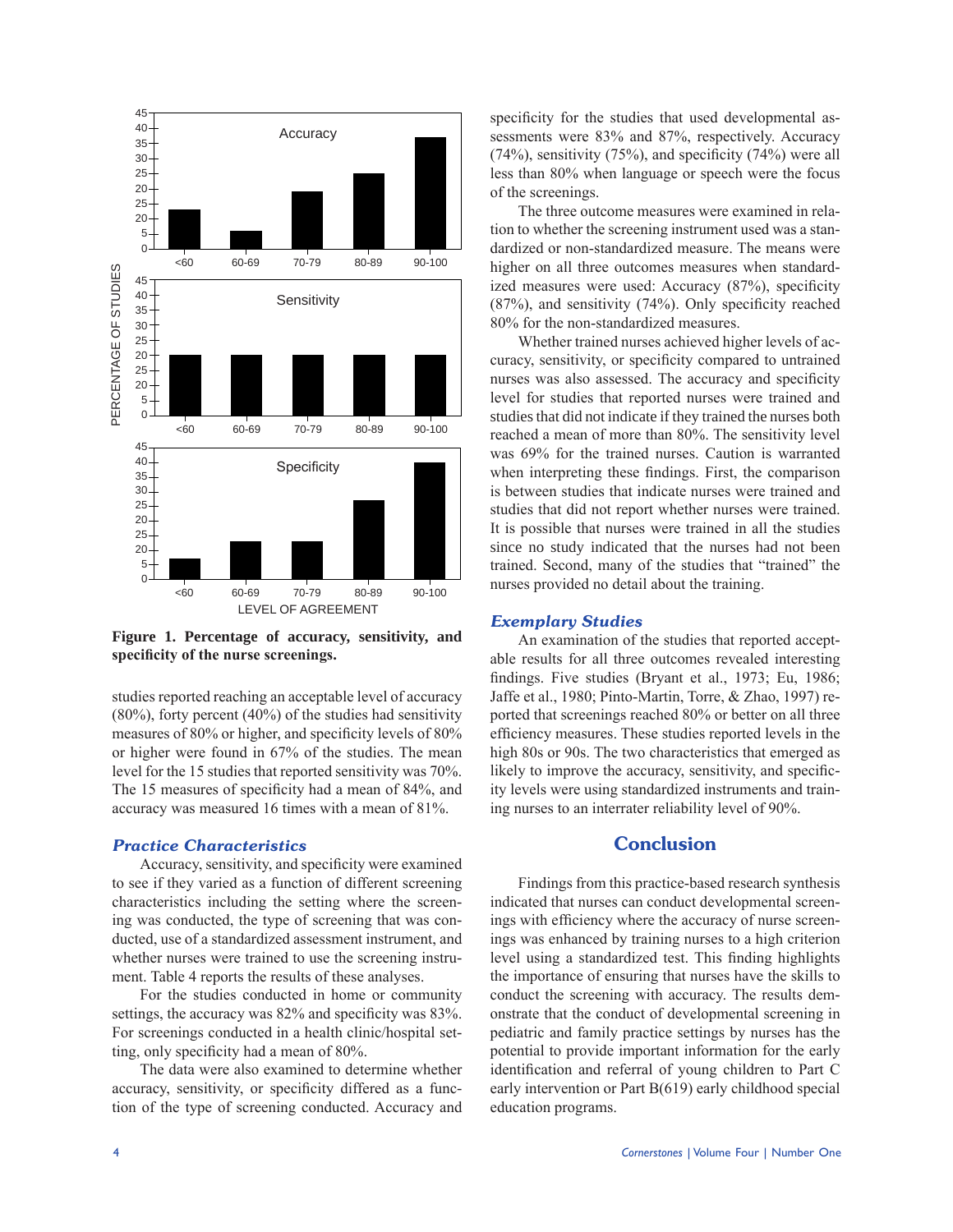### *Implications for Practice*

Family practice and pediatric physicians are in a unique position to identify young children with conditions or disabilities that might result in developmental delays and refer these children to intervention programs. Within busy medical practices, one strategy to help make early identification possible would be to use nurses to conduct developmental screenings. Findings from this practice-based research synthesis indicate that nurses can conduct developmental screenings with efficiency at least under certain conditions. To do this with accuracy, it is important that nurses be trained to use the screening tool and that training continues until they reach an acceptable level of reliability. It is also helpful to use a standardized tool since it is easier to train to a high level of reliability with a standardized tool than an informal assessment process. With these practices in place, nurses can gather information about children's physical, medical and developmental status which should facilitate early identification and referral for Part C early intervention or Part B(619) preschool special education services.

To assist practitioners in understanding the implications of these findings, an *Endpoints* (Vol. 4, No. 1) report that describes the major findings from this practicebased research synthesis in non-technical, user-friendly language has been developed. The *Endpoints* summarizes what we know about nurse screening of children's behavior and development 0-5 years of age. Both the *Cornerstones* and *Endpoints* reports are available at our website (http://www.tracecenter.info/).

# **References**

- American Academy of Pediatrics, Committee on Children with Disabilities. (2001). Developmental surveillance and screening of infants and young children [Electronic version]. *Pediatrics, 108*, 192-196.
- Blackman, J. A., & Hein, H. A. (1985). Iowa's system for screening and tracking high-risk infants. *American Journal of Diseases of Children, 139*, 826-831.
- Bryant, G. M., Davies, K. J., Richards, F. M., & Voorhees, S. (1973). A preliminary study of the use of the Denver Development Screening Test in a health department. *Developmental Medicine and Child Neurology, 15*, 33-40.
- Cadman, D., Chambers, L. W., Walter, S. D., Ferguson, R., Johnston, N., & McNamee, J. (1987). Evaluation of public health preschool child developmental screening: The process and outcomes of a community program. *American Journal of Public Health, 77*, 45-51.
- Center for Disease Control. (2008). *Autism information center: Glossary*. Retrieved April 27, 2009, from http://www.cdc.gov/ncbddd/autism/glossary.htm.
- Curry, D. M., & Duby, J. C. (1994). Developmental surveillance by pediatric nurses. *Pediatric Nursing, 20*, 40-44.
- Curry, D. M., & Duby, J. C. (1995). Identification and referral by nurses of children at risk. *Issues in Comprehensive Pediatric Nursing, 18*, 67-74.
- Dunst, C. J., & Trivette, C. M. (2004). Toward a categorization scheme of child find, referral, early identification and eligibility determination practices. *Tracelines, 1*(2), 1-18. Available at http://www. tracecenter.info/tracelines/tracelines\_vol1\_no2.pdf.
- Dunst, C. J., Trivette, C. M., & Cutspec, P. A. (2007). *An evidence-based approach to documenting the characteristics and consequences of early intervention practices* (Winterberry Research Perspectives Vol. 1, No. 2). Asheville, NC: Winterberry Press.
- Dworkin, P. H. (1993). Detection of behavioral, developmental, and psychosocial problems in pediatric primary care practice. *Current Opinion in Pediatrics, 5*, 531-536.
- Eu, B. (1986). Evaluation of a developmental screening system for use by child health nurses. *Archives of Disease in Childhood, 61*, 34-41.
- Eu, B., & O'Neil, M. J. (1983). Development of the preschool child: The validation of psychomotor screen, and the influence of the home environment on psychomotor development. *Australian Paediatric Journal, 19*, 78-85.
- Glascoe, F. P. (2000). Detecting and addressing developmental and behavioral problems in primary care [Electronic version]. *Pediatric Nursing, 26*, 251-257.
- Glascoe, F. P., Byrne, K. E., Ashford, L. G., Johnson, K. L., Chang, B., & Strickland, B. (1992). Accuracy of the Denver-II in developmental screening. *Pediatrics, 89*, 1221-1225.
- Goldman, L. (1994). Quantitative aspects of clinical reasoning. In K. J. Isselbacher, E. Braunwald, J. D. Wilson, J. B. Martin, A. S. Fauci, & D. L. Kasper (Eds.), *Harrison's principles of internal medicine: Volume 1* (13th ed., pp. 43-48). New York: McGraw-Hill.
- Greenberg, R. S., Daniels, S. R., Flanders, W. D., Eley, J. W., & Boring, J. R. (1993). *Medical Epidemiology*. London: Lange-McGraw-Hill.
- Halfon, N., Regelado, M., Sareen, H., Inkelas, M., Reuland, C. H. P., Glascoe, F. P., & Olson, L. M. (2004). Assessing development in the pediatric office [Electronic version]. *Pediatrics, 113*, 1926-1933.
- Hewitt, K., Powell, I., & Tait, V. (1989). The behaviour of nine-month and two-year olds as assessed by health visitors and parents. *Health Visitor, 62*, 52-55.
- Holt, K. S. (1977, December). Normal and abnormal. *Nursing Mirror Supplement, 145*(23), i, iii, v.
- Individuals with Disabilities Education Improvement Act of 2004, 20 U.S.C. § 1400 et seq. (2004).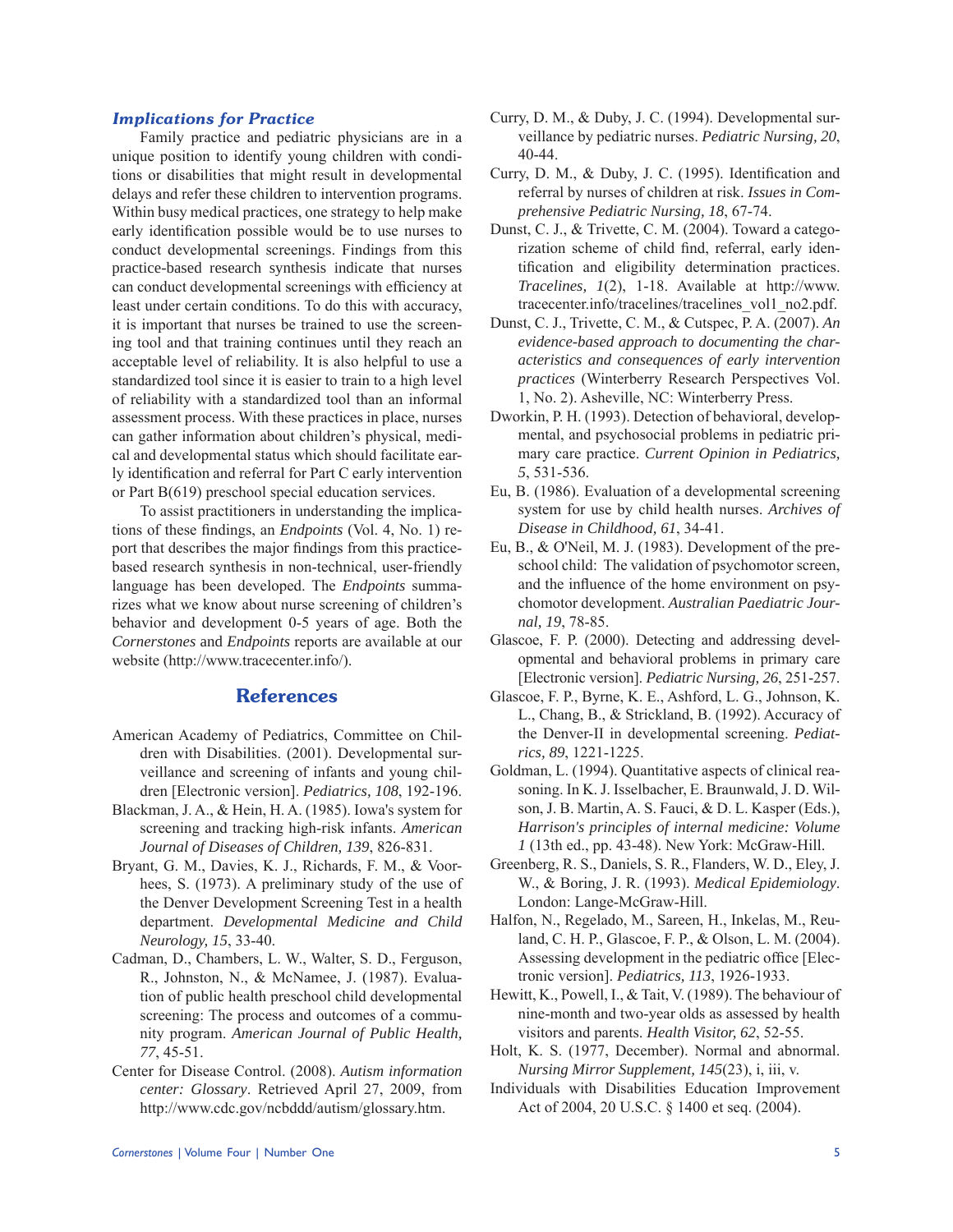- Jaffe, M., Harel, J., Goldberg, A., Rudolph-Schnitzer, M., & Winter, S. T. (1980). The use of the Denver Developmental Screening Test in infant welfare clinics. *Developmental Medicine and Child Neurology, 22*, 55-60.
- Laing, G. J., Law, J., Levin, A., & Logan, S. (2002). Evaluation of a structured test and a parent led method for screening for speech and language problems: Prospective population based study. *British Medical Journal, 325*, 1152-1154.
- Larsson, J.-O., Aurelius, G., Nordberg, L., Rydelius, P.-A., & Zetterström, R. (1999). The role of cumulative observations in identifying children in need of health promotion. *Ambulatory Child Health, 5*, 209-217.
- Lim, H. C., Ho, L. Y., Goh, L. H., Ling, S. L., Heng, R., & Po, G. L. (1996). The field testing of Denver Developmental Screening Test, Singapore: A Singapore version of Denver II Developmental Screening Test. *Annals Academy of Medicine, 25*, 200-209.
- McGinty, C. (2000). An investigation into aspects of the Mayo Early Language Screening Test. *Child: Care, Health and Development, 26*, 111-128.
- Meisels, S. J. (1989). Can developmental screening tests identify children who are developmentally at risk? *Pediatrics, 83*, 578-585.
- Morris, J. M. (1985). A descriptive study of the practice of community health nurses with infants at risk for developmental disabilities. *Journal of Community Health Nursing, 2*, 53-60.
- Okamoto, J. K. (2003). Developmental screening of infants, toddlers and preschoolers. In J. K. Yamamato, A. S. Inaba, J. K. Okamoto, M. F. Patrinos, & V. K. Yamashiroya (Eds.), *Case based pediatrics for medical students and residents*. Honolulu, HI: University of Hawaii, John A. Burns School of Medicine, Department of Pediatrics. Retreived January 20, 2005, from http://www.hawaii.edu/medicine/ pediatrics/pedtext/s01c03.html.
- Oliveria, S. A., Nehal, K. S., Christos, P. J., Sharma, N., Tromberg, J. S., & Halpern, A. C. (2001). Using nurse practitioners for skin cancer screening: a pilot study. *American Journal of Preventative Medicine, 21*(3), 214-217.
- Pinto-Martin, J. A., Torre, C., & Zhao, H. (1997). Nurse screening of low-birth-weight infants for cerebral palsy using goniometry. *Nursing Research, 46*, 284- 287.
- Romeo, S. (2002). To know what is before you: Developmental screening in children. *Advance for Nurse Practitioners, 10*(2), 55-58.
- Rydz, D., Shevell, M. I., Majnemer, A., & Oskoui, M. (2005). Developmental screening. *Journal of Child Neurology, 20*, 4-21.
- Sahin, S. T. (1979). Nurses and the early identification of young-children at risk. *International Journal of Nursing Studies, 16*, 141-149.
- Stallard, P. (1993). Routine assessment of children at three years. *Health Visitor, 66*, 397-398.
- Stewart, S., Hanna, B., & Bos, D. (1992). Beyond three: MCH nurses' assessment leads to early interventions. *Australian Journal of Advanced Nursing, 9*(4), 4-9.
- Stokes, S. F. (1997). Secondary prevention of paediatric language disability: A comparison of parents and nurses as screening agents. *European Journal of Disorders of Communication, 32*, 139-158.
- Tirosh, E., Lechtman, M., Diamond, H., & Jaffe, M. (1993). An effective community-based approach to the identification of neurodevelopmental delay in childhood. *Developmental Medicine and Child Neurology, 35*, 238-242.
- Vision in Preschoolers Study Group. (2005). Preschool vision screening tests administered by nurse screeners compared with lay screeners in the Vision in Preschoolers study. *Investigative Ophthalmology and Visual Science, 46*, 2639-2648. Available at http:// www.iovs.org/cgi/content/abstract/46/8/2639.
- Westerlund, M. (2001). Relationship between a global rating of speech ability at the age of 3 yrs and a phonological screening 1 yr later: A prospective field study. *Scandinavian Journal of Caring Sciences, 15*, 222-227.
- Wolery, M. (1989). Child find and screening issues. In D. B. Bailey, Jr. & M. Wolery (Eds.), *Assessing infants and preschoolers with handicaps* (pp. 119-143). Columbus, OH: Merrill.
- Wright, L., Brown, A., & Davidson-Mundt, A. (1992). Newborn screening: The miracle and the challenge. *Journal of Pediatric Nursing, 7*, 26-42.

# Authors

Carol M. Trivette, Ph.D., is Co-Principal Investigator of the Tracking, Referral and Assessment Center for Excellence (TRACE) and Co-Director at the Orelena Hawks Puckett Institute in Morganton, North Carolina (trivette@) puckett.org). Chainey E. O'Herin, B.A., is a Research Assistant at the Orelena Hawks Puckett Institute. Carl J. Dunst, Ph.D., is Co-Principal Investigator of TRACE and Co-Director of the Orelena Hawks Puckett Institute, Asheville, North Carolina (dunst@puckett.org).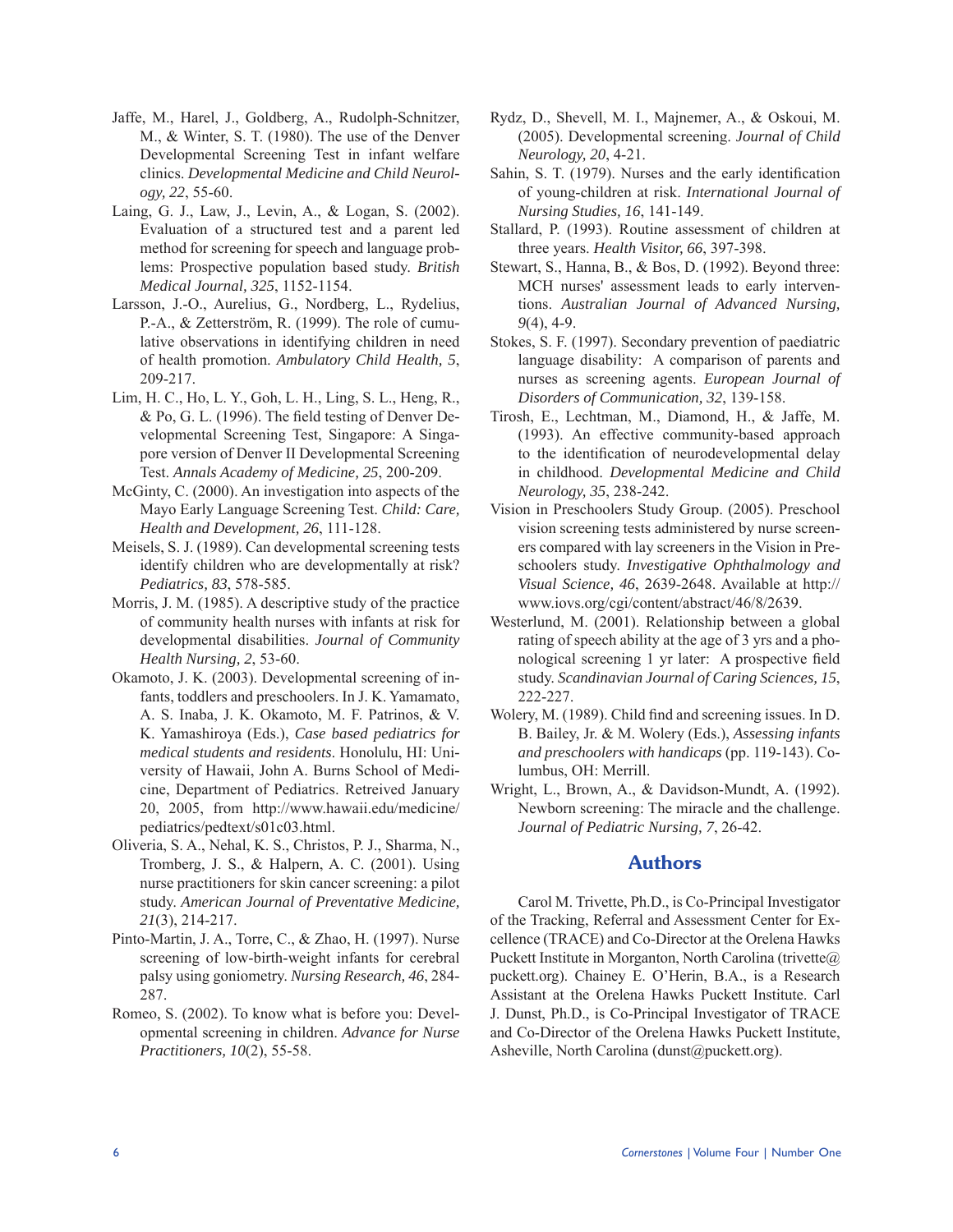# Table 1 *Characteristics of the Study Participants*

|                                   |                 |                       |             | Child Characteristics                           | Screener Characteristics     |                             |                                                                    |                                     |           |
|-----------------------------------|-----------------|-----------------------|-------------|-------------------------------------------------|------------------------------|-----------------------------|--------------------------------------------------------------------|-------------------------------------|-----------|
|                                   |                 | Age at                | Percentages |                                                 |                              |                             |                                                                    |                                     |           |
| Study                             | Sample<br>Size  | Screening<br>(months) | Male        | Ethnicity                                       | SES <sup>a</sup>             | Population<br>Description   | Sample<br>Size                                                     | Position                            | Country   |
| Blackman & Hein<br>(1985)         | 1,440           | $\overline{4}$        | 57          | <b>NR</b>                                       | NR.                          | High risk                   | <b>NR</b>                                                          | Pediatric Nurse<br>Practitioner     | <b>US</b> |
| Bryant et al. (1973)              | 96              | $12 - 13$             | <b>NR</b>   | <b>NR</b>                                       | NR                           | General population          | $\overline{4}$                                                     | <b>Health Visitor</b><br>England    |           |
| Curry & Duby (1995)               | 90              | $0 - 72$              | <b>NR</b>   | <b>NR</b>                                       | <b>NR</b>                    | Hospital patients           | 29                                                                 | Registered Nurse                    | <b>US</b> |
| Eu (1986)                         | 124             | $2 - 48$              | 51          | 12 Greek<br>or Italian                          | 31 high<br>42 med.<br>27 low | General population          | $\mathbf{1}$                                                       | Child Health Nurse                  |           |
| Eu & O'Neill (1983)               | 307             | 48                    | 52          | <b>NR</b>                                       | 33 high<br>35 med.<br>32 low | General population          | $\mathbf{1}$                                                       | Child Health Nurse                  | Australia |
| Jaffe et al. (1980)               | 823             | 6                     | <b>NR</b>   | <b>NR</b>                                       | <b>NR</b>                    | General population          | <b>NR</b>                                                          | Public Health Nurse                 |           |
| Laing et al. (2002)<br>Study I    | 282             | 30                    | <b>NR</b>   | <b>NR</b>                                       | <b>NR</b>                    | General population          | 18                                                                 | Health Visitor                      | England   |
| Laing et al. (2002)<br>Study II   | 176             | 30                    | NR          | <b>NR</b>                                       | <b>NR</b>                    | General population          | 19                                                                 | <b>Health Visitor</b>               | England   |
| Larsson et al. (1999)<br>Method I | 468             | 48                    | 49          | <b>NR</b>                                       | <b>NR</b>                    | General population          | <b>NR</b>                                                          | Child Welfare<br>Center (CWC) Nurse | Sweden    |
| Lim et al. (1996)                 | 2,459           | $3 - 60$              | 52.4        | 70 Chinese<br>24 Malayan<br>5 Indian<br>1 other | NR                           | General population          | 27                                                                 | Nurse                               | Singapore |
| McGinty (2000)                    | 120             | $18 - 60$             | 74          | <b>NR</b>                                       | <b>NR</b>                    | Suspected<br>language delay | <b>NR</b>                                                          | Public Health Nurse                 | Ireland   |
|                                   | 80 <sup>b</sup> |                       | 53          |                                                 |                              | General population          |                                                                    |                                     |           |
| Pinto-Martin et al.<br>(1997)     | 717             | 24                    | <b>NR</b>   | <b>NR</b>                                       | NR                           | General population          | <b>NR</b><br>Pediatric Nurse or<br>Pediatric Nurse<br>Practitioner |                                     | US        |
| Sahin (1979)                      | 268             | $36 - 60$             | <b>NR</b>   | <b>NR</b>                                       | Mid-low                      | General population          | 10                                                                 | Senior level<br>nursing students    | <b>US</b> |
| Stewart et al. (1992)             | 790             | $36 - 48$             | <b>NR</b>   | <b>NR</b>                                       | <b>NR</b>                    | General population          | 10                                                                 | Nurse                               | Australia |
| Stokes (1997)                     | 398             | 36                    | <b>NR</b>   | <b>NR</b>                                       | <b>NR</b>                    | General population          | 17                                                                 | Child Health Nurse                  | Australia |
| Tirosh et al. (1993)              | 13,580          | $1 - 60$              | <b>NR</b>   | NR                                              | <b>NR</b>                    | General population          | $\overline{c}$                                                     | Clinic Nurse                        | Israel    |
| Westerlund (2001)                 | 2,065           | 36                    | <b>NR</b>   | <b>NR</b>                                       | <b>NR</b>                    | General population          | 60                                                                 | Child Health Center<br>Nurse        | Sweden    |

<sup>a</sup>Socio-economic status.

**b** Control group.

NR = Not reported.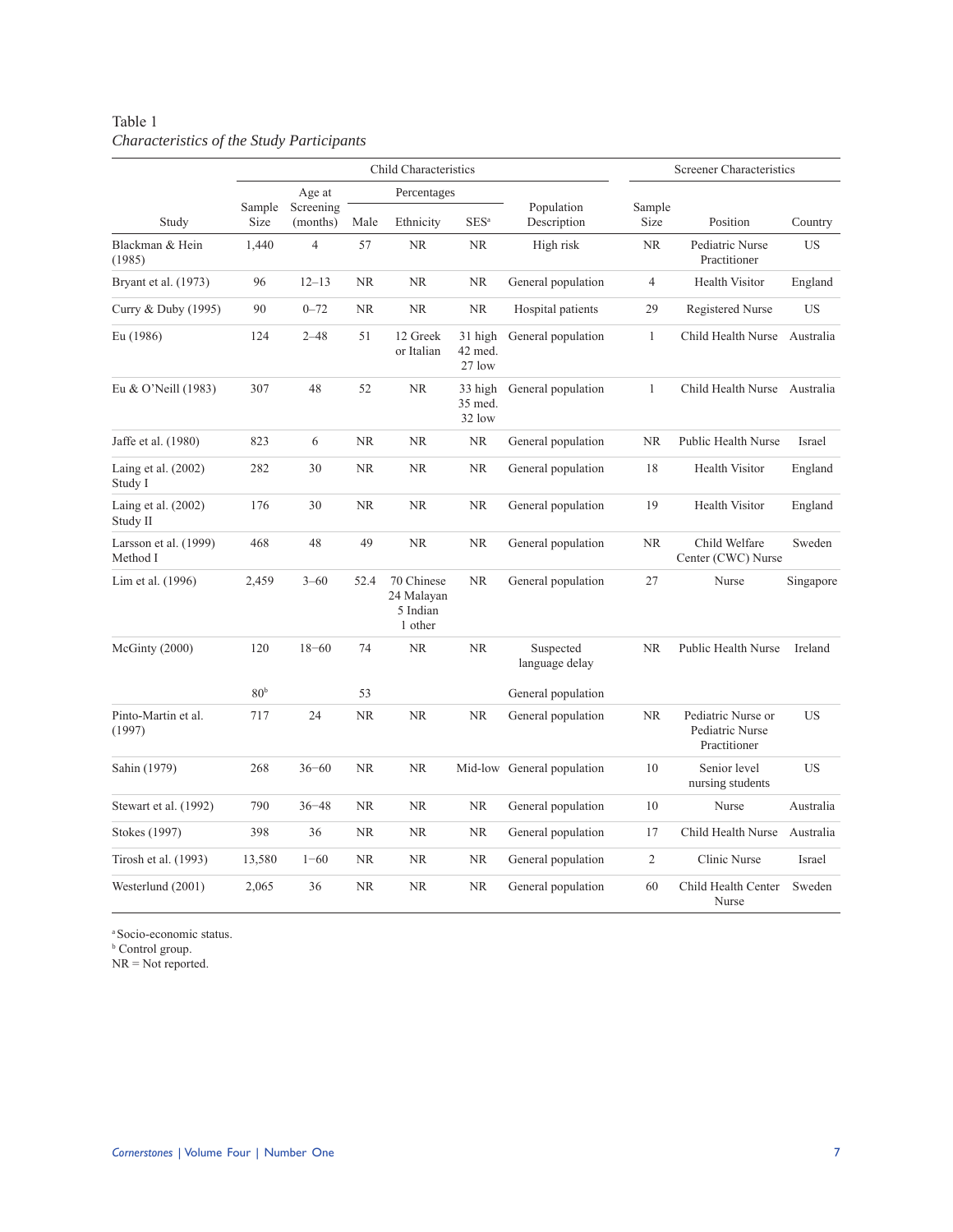# Table 2 *Characteristics of Nurse Screening Practices*

|                                   |                                     | <b>Screening Practice</b>      |                      |                                     |                                                                              |                     |  |
|-----------------------------------|-------------------------------------|--------------------------------|----------------------|-------------------------------------|------------------------------------------------------------------------------|---------------------|--|
| Study                             | <b>Study Design</b>                 | Nurse<br>Training <sup>a</sup> | Setting              | Length of<br>Screening <sup>b</sup> | Screening Instrument                                                         | Screening Type      |  |
| Blackman & Hein<br>(1985)         | Comparison                          | <b>NR</b>                      | Hospital             | <b>NR</b>                           | Denver Developmental Screening<br>Test (DDST)                                | Development         |  |
| Bryant et al. (1973)              | Comparison;<br>random<br>assignment | Y                              | Home                 | $\mathbf{1}$                        | <b>DDST</b>                                                                  | Development         |  |
| Curry & Duby (1995)               | Comparison;<br>random<br>assignment | Y                              | Hospital             | 3                                   | "Eligible Risk Criteria" risk factors                                        | Development         |  |
| Eu (1986)                         | Comparison                          | Y                              | <b>NR</b>            | <b>NR</b>                           | Woodside system                                                              | Development         |  |
| Eu & O'Neill (1983)               | Comparison                          | Y                              | <b>NR</b>            | <b>NR</b>                           | Adelaide Psychomotor Screen                                                  | Development         |  |
| Jaffe et al. (1980)               | Comparison                          | Y                              | <b>Health Center</b> | NR                                  | <b>DDST</b>                                                                  | Development         |  |
| Laing et al. (2002)<br>Study I    | Comparison                          | <b>NR</b>                      | Home                 | <b>NR</b>                           | Structured screening test<br>(Not specified)                                 | Language            |  |
| Laing et al. $(2002)$<br>Study II | Comparison                          | <b>NR</b>                      | Home                 | <b>NR</b>                           | Parent led method with observation,<br>clinical judgment, and health history | Language            |  |
| Larsson et al. (1999)<br>Method I | Comparison                          | <b>NR</b>                      | Home                 | <b>NR</b>                           | Four-years-old screening                                                     | Development         |  |
| Lim et al. (1996)                 | Comparison;<br>random<br>assignment | Y                              | Health Center        | NR                                  | <b>DDST</b> (Singapore Version)                                              | Development         |  |
| McGinty (2000)                    | Comparison                          | NR.                            | Home                 | $\mathbf{1}$                        | Mayo Early Language Speech Test                                              | Speech and language |  |
| Pinto-Martin et al.<br>(1997)     | Comparison                          | Y                              | Multiple sites       | NR                                  | Developmental assessment<br>(Not specified)                                  | Development         |  |
| Sahin (1979)                      | Comparison                          | Y                              | <b>Health Center</b> | NR                                  | <b>DDST</b>                                                                  | Development         |  |
| Stewart et al. (1992)             | Comparison                          | Y                              | <b>Health Center</b> | 12                                  | Informal assessment                                                          | Development         |  |
| Stokes (1997)                     | Comparison                          | NR.                            | <b>Health Center</b> | NR                                  | 12-item checklist                                                            | Development         |  |
| Tirosh et al. (1993)              | Comparison                          | Y                              | <b>Health Center</b> | 12                                  | Routine developmental screening<br>(Not specified)                           | Development         |  |
| Westerlund (2001)                 | Comparison                          | Y                              | <b>Health Center</b> | 12                                  | Visual Analogue Scale (VAS) global<br>rating scale                           | Language            |  |

<sup>a</sup>Training of nurses in the screening process varied from simply providing a general overview of the screening tool to training nurses and testing them until they reach a specified criterion.

<sup>b</sup>Number of minutes to complete the screening.

NR = Not reported.